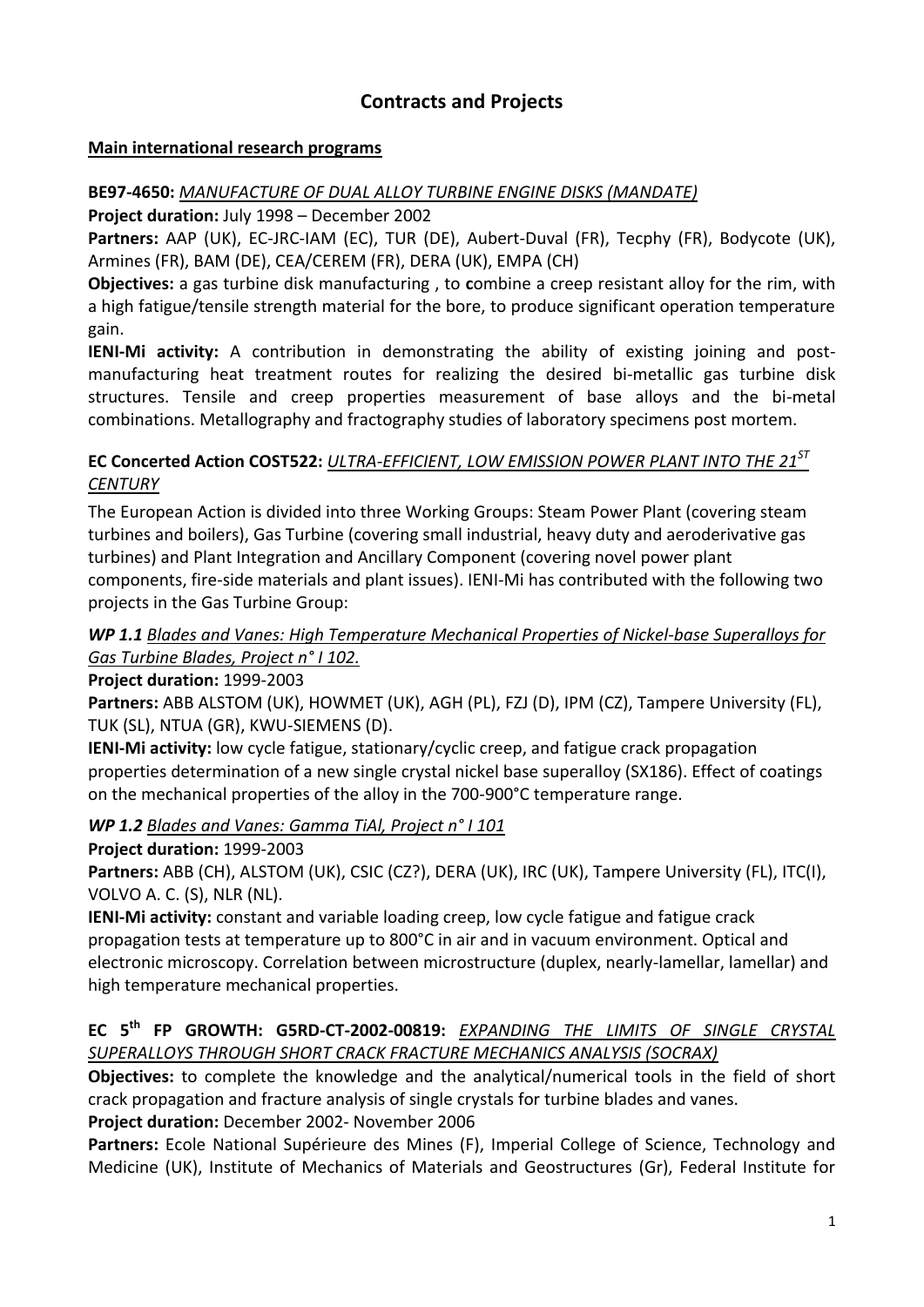Materials (D), SNECMA (F), MTU (D), SIEMENS (D).

**IENI-Mi activity** The fatigue crack propagation and the creep behaviour of the single crystal (SX) nickel base superalloy PWA 1483 has been studied at high temperatures (≤950°C) on <001> and <111> oriented specimens. The experimental results have been correlated with the specimens orientations and the microstructure evolution.

#### **EC Concerted Action COST 538**: *HIGH TEMPERAURE PLANT LIFETIME EXTENSION*

**Objectives:** to develop an innovative "integrated toolbox" of predictive methods/models and targeted invasive and non-invasive measurements techniques, improving the means for European industries to reliably quantify the condition and remaining life of plant components in all types of conventional fossil, biomass and waste-fired power plant.

#### **Project duration:** 2004 - 2008

**Partners:** Cranfield University (UK), Alstom (CH, UK), Siemens (UK), BAM (D), Plansee (A), Qinetic (UK), NPL (UK), Ansaldo Energia (I), CISE (I) …, >30 partners.

**IENI-Mi activity:** creep and microstructure studies of IN 738 LC and CMSX4 SX for blades and Haynes 230 Ni-base superalloy for combustion chambers.

## **EC 6th FP IP** *IMPRESS* **– NMP3:** *INTERMETALLIC MATERIALS PROCESSING IN RELATION TO EARTH AND SPACE SOLIDIFICATION (IMPRESS).*

#### **Project duration:** 2004 – 2009

**Partners:** ESA (EU), Rolls-Royce (UK), ACCESS (D), IMSAS (SL), … >40 partners.

**IENI-Mi activity:** Mechanical properties (tensile, creep, low cycle fatigue and creep and fatigue crack propagation) evaluation and creep damage modelling of TiAlNb compound and a new TiAlTa intermetallic compound for light gas turbine blades. Microstructure and fractography analyses in order to understand and rationalize the alloy behavior at elevated temperature. Development of a physically based constitutive equation able to describe the high temperature mechanical behavior of the studied alloys.

#### **Main national research programmes**

**ANSALDO ENERGIA contract (2010-12):** *CREEP BEHAVIOUR OF A TURBINE DISK ALLOY.*

**Objectives**: to measure the mechanical properties of a disk turbine alloy. **Project duration:** 2010- 2012

**IENI-Mi activity:** Creep properties determination of a turbine disk alloy.

#### **ANSALDO ENERGIA contract (2005-09):** *PANDA – CREEP, TMF AND LCF STUDIES OF RENE' 80 Ni-BASE SUPERALLOY FOR ADVANCED GAS TURBINE BLADE.*

**Objectives**: to utilize new alloys for blades of land based gas turbines to increase their efficiency and performance.

**Project duration:** 2005-2009

**IENI-Mi activity:** low cycle fatigue, thermal fatigue, creep properties determination of the nickel base superalloy René80. Develop a new physically based constitutive equation able to describe the creep behavior of the studied alloy and simple enough to be utilized in finite elements computer programs.